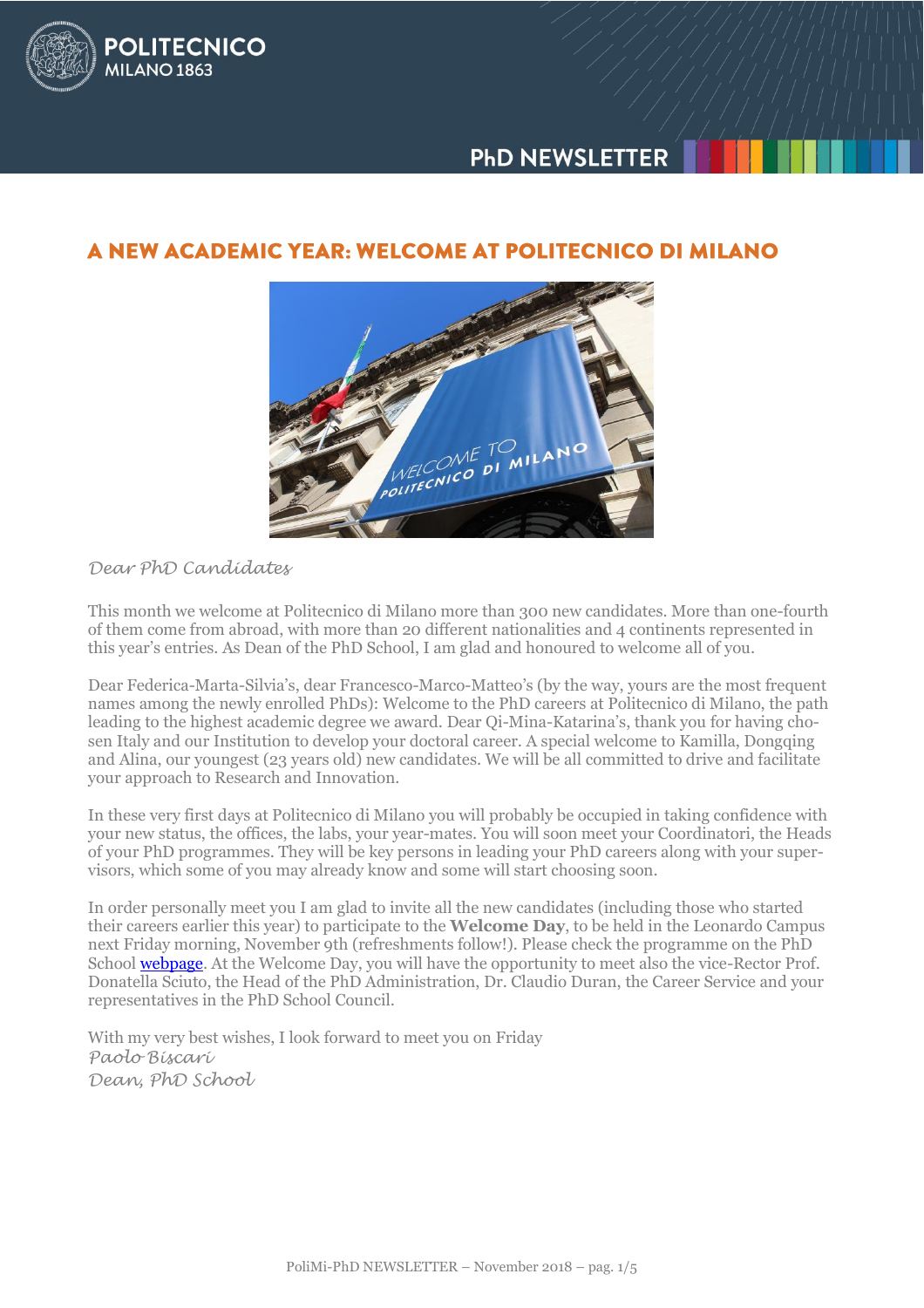# **CALLS AND EVENTS**

**WANG HUI - URBANUS** HISTORY RE-STORIED

AUIC School of Architecture Urban Planning Construction Engineering, Politecnico di Milano DABC Department of Architecture, Built Environment and Construction Engineering School of Doctoral Studies, Politecnico di Milano Ordine degli Architetti PPC della Provincia di Milano

Greetings: Paolo Mazzoleni Introduced by: Laura Pezzetti

9 November 2018, 19.00 via Solferino 19, Milano

## **ENI AWARD 2019 - YOUNG RESEARCHER OF THE YEAR**

The *Young Researcher of the Year Award 2019* is a prize for PhD students who have obtained or will receive their degree at an Italian university in 2017 or 2018. The applications submitted must be related to the energy and environmental sectors. Participation is allowed only to researchers born in 1986 or later.

WARNING: *register before* Friday 9 Nov 2018, 17.00 CET and *apply before* Nov 23th 2018, 17.00 CET

See the Call **here** and **here** for further information.

**FONDAZIONE FRATELLI CONFALONIERI SCHOLARSHIPS (PhD AND POST-DOC)** The Fondazione Fratelli Confalonieri opened the usual call for PhD and Post-Doc Scholarships: *[Quattro](http://www.fondazionefratelliconfalonieri.it/files/Bando%20Dottorandi%202018-2019.pdf)  [borse per dottorandi di ricerca delle università milanesi](http://www.fondazionefratelliconfalonieri.it/files/Bando%20Dottorandi%202018-2019.pdf)* and *[Otto borse per ricerca post-dottorale da](http://www.fondazionefratelliconfalonieri.it/files/Bando%20Post-Doc%202018-2019.pdf)  [svolgersi presso universita' milanesi 2018](http://www.fondazionefratelliconfalonieri.it/files/Bando%20Post-Doc%202018-2019.pdf)-2019*. 1010

Deadline: Nov.14<sup>th</sup>, 2018 (you must apply digital and by mail too!!)

# **IN.TENSION CALL FOR EXHIBITING**

Call for exhibiting IN.TENSION, within international symposium "Softening the Habitats. Sustainable Innovations in Minimal Mass Structures and Lightweight Architectures", that will be held in June 2019 at Politecnico di Milano.

Call for Posters Deadline: 15 November 2018



# **CFP IEEE WORLD FORUM ON INTERNET OF THINGS - DOCTORAL SYMPOSIUM**

CALL FOR DOCTORAL SYMPOSIUM PAPERS

Within the IEEE 5th World Forum on Internet of Things, the WF-IoT 2019 Doctoral Symposium aims at providing a supportive setting in which PhD students can present and receive feedback on their work. Students at different stages in their research will be able to articulate and discuss their problem statement, goals, methods, and results. The symposium also aims to provide students with useful guidance on various aspects of their research from established researchers and the other student attendees. Finally, the symposium seeks to motivate students in the development of their scientific curiosity and facilitate their networking within the research community. The PhD symposium also aims to facilitate networking among researcher in the WF-IoT community and help students establish contacts for entering the job market. PhD Symposium attendance is open to all WF-IoT registrants.

#### -How to Submit

Paper on PhD research project (max. 2-4 pages) must be formatted according to the **WF-IoT paper sub**[mission instructions.](http://wfiot2019.iot.ieee.org/authors-proposers/) A letter of recommendation from the supervisor must be attached to the proposal submission as well as full contact information including affiliation, address, e-mail and phone.



And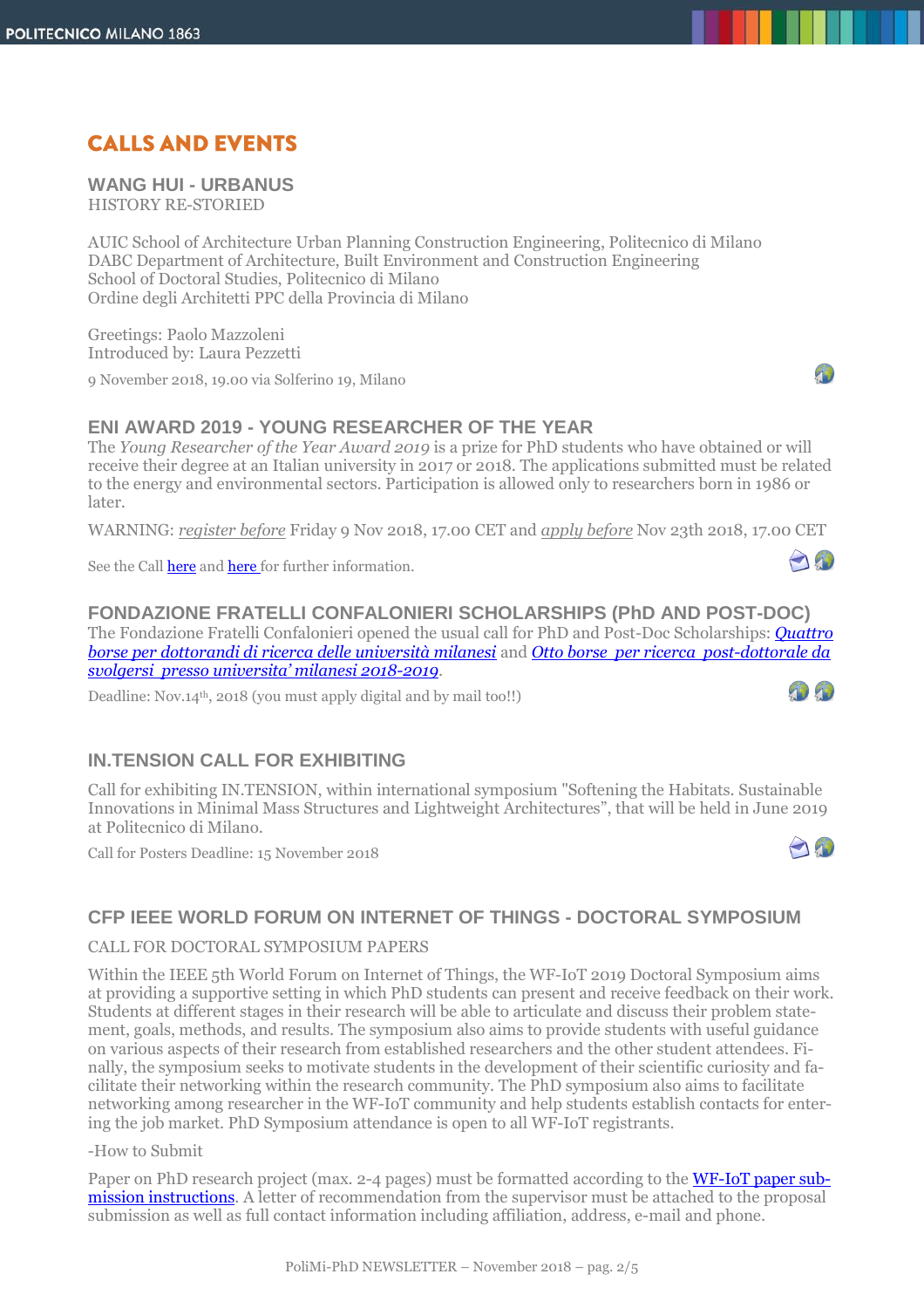Papers must be submitted electronically vi[a EDAS.](https://edas.info/newPaper.php?c=25109&track=91942)

-Important Dates

Paper Submission Due Date: 30 November 2018 (extended); Paper Acceptance Notification: 15 January 2019; Camera-Ready Submission: 20 February 2019

Contacts: [Dave Cavalcanti,](mailto:dave.cavalcanti@intel.com) Intel; [Vincenzo Piuri,](mailto:vincenzo.piuri@unimi.it) Universita degli Studi di Milano

Paper submissions deadline: 30 November 2018

### **ETH ZURICH: THE BRANCO WEISS FELLOWSHIP – SOCIETY IN SCIENCE**

ETH Zurich proudly hosts a prestigious program that provides funding for selected postdocs throughout the world for up to five years: The Branco Weiss Fellowship – Society in Science.

The fellowship is international and interdisciplinary in nature. It is open to postdocs with outstanding qualifications who are pursuing unusual projects on the frontier between society and science. Fellows are free to choose their host institution among the top universities worldwide. Once a year in November a symposium is held at ETH Zurich to bring together all fellows.

More details on the program, the eligibility criteria and on the application procedure can be found on the web page: www.brancoweissfellowship.org For questions, you can contact the administrative office of The Branco Weiss Fellowship at **branco**[weissfellowship@ethz.ch](mailto:brancoweissfellowship@ethz.ch)

Deadline for applications: 15 January 2019

# A

4

### **CECAM: GRADUATE TRAINING PROGRAM AND PHD PRIZE**

Since its conception, CECAM (Centre Européen de Calcul Atomique et Moléculaire) has had a major impact on promoting the application of computational methods through research and education. Every year almost 500 PhD students participate in CECAM events. CECAM Schools and Tutorials offer basic and advanced training, while CECAM Workshops often provide the first opportunity for students to interact with international experts and present their work in front of a select group of them

CECAM has established a Graduate Training Program and introduced a CECAM PhD prize.

The CECAM Graduate Training Program is designed to help attract students to the field of Computational Science and Technology, making them feel part of a community that cares about their education, work, and future career, and to leverage the power of the CECAM nodal structure by fostering new collaborations.

Deadline: 30 January 2019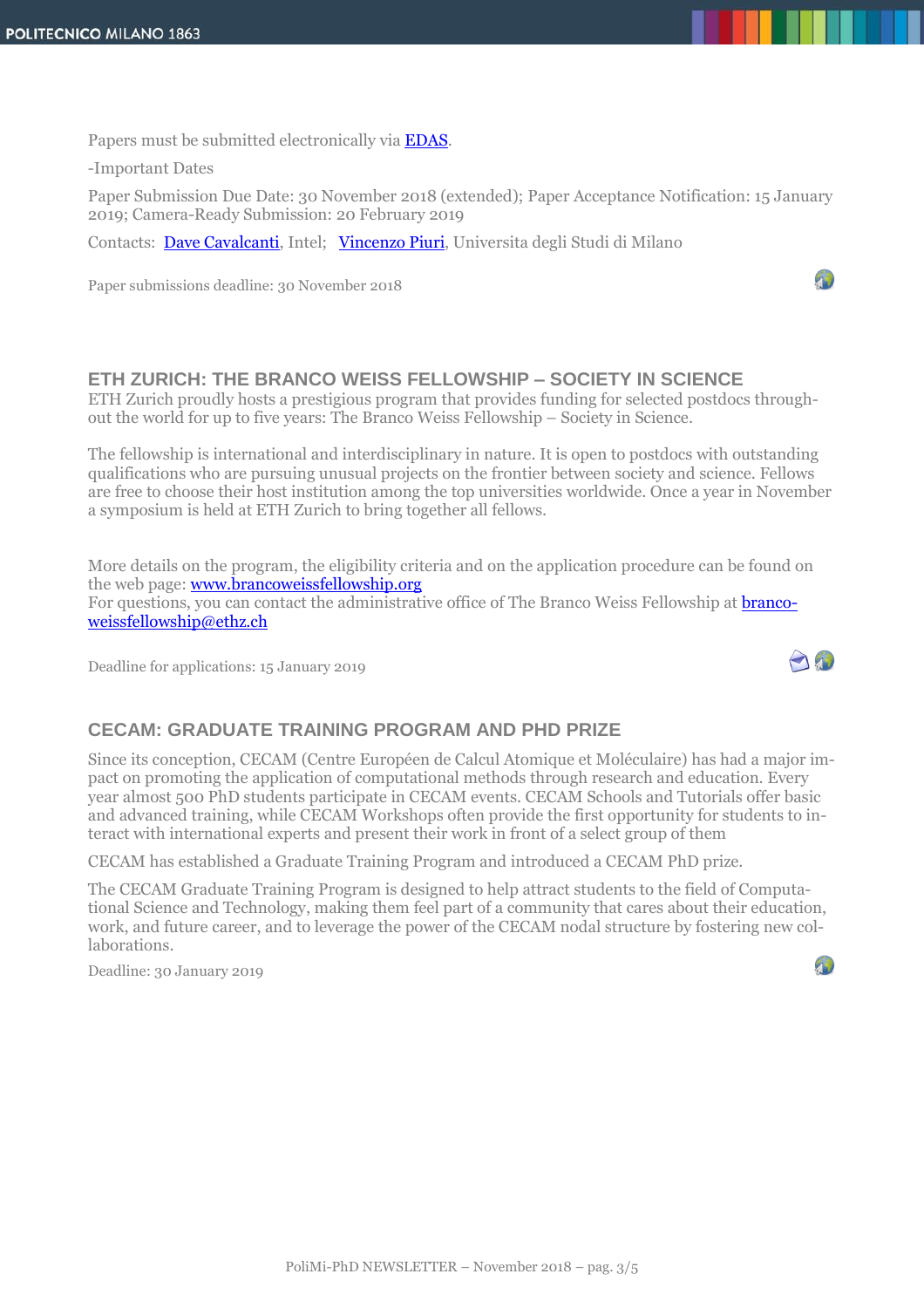# **SEMINARS AND WORKSHOPS**

### **PUTTING ETHICS INTO WORK**

The second meeting of the Research Ethics Committee, to which META has collaborated [\(www.meta.polimi.it\)](http://www.meta.polimi.it/), will take place Thursday, November 8th at Auditorium of via Pascoli 53 (Leonardo campus) from 9.45 to 12.30, followed by a light lunch.

This year's theme is "Putting Ethics into Work: Educating the Future Professionals in Engineering, Architecture and Design." The event will include international figures of reference on the ethics of technology, innovation and design.

#### [Program \(pdf\)](http://www.dottorato.polimi.it/fileadmin/files/dottorato/newsletter/allegati/2018-11/META_A3_Putting_Ethics_intoWork_def.pdf)

Participation is open to all, but to facilitate the organization it is advisable to register at the following [link.](https://forms.office.com/Pages/ResponsePage.aspx?id=K3EXCvNtXUKAjjCd8ope6_rqvG3vx0ZFulXqQ60VY5VUNjhLT01ZQjJQVlFLVlo0TlZONFpSNk9LWi4u)

8 November 2018, 9.45-12.30, Auditorium via Pascoli 53, Milano

## **TEACHING ARCHITECTURE. TWO SCHOOLS IN DIALOGUE**

The seminar "Teaching architecture. Two schools in dialogue" intends to build the first act of a series of bilateral meetings, aimed at fueling an effective dialogue with the Schools of Architecture of international excellence.

Is it possible to teach how to design? What stands at the core of the paradigm that encompasses the theoretical, applicative and experiential spheres of the architectural discipline?

The conference is an opportunity of dialogue between two brilliant institutions within the European context, both characterized by a polytechnic background: the Scuola di Architettura Urbanistica Ingegneria delle Costruzioni of Politecnico di Milano (AUIC) and the Escuela Ténica Superior de Arquitectura dell'Universidad Politécnica de Madrid (ETSAM). Such a dialogue is an occasion to transmit a design culture aimed at triggering a debate and active discussion on the tools and methods of teaching architecture.

The **subscription** is required for the participation.

23 November 2018, 9.30am – Aula De Donato, Piazza L. da Vinci 32

#### **'ADVANCED LEADERSHIP' WORKSHOP / LECCO, 25-28 MARCH 2019 Politecnico di Milano and TU Delft are organizing a Joint Workshop in "Advanced Leadership".**

The workshop will be held in Lecco from 25 to 28 March 2019.

Please find enclosed the [workshop leaflet.](http://www.dottorato.polimi.it/fileadmin/files/dottorato/newsletter/allegati/2018-11/Advanced_Leadership_skills_leaflet_Milano_2019.pdf)

Eligible candidates must be regularly enrolled at Politecnico di Milano at the application deadline. Candidates interested in participating are requested to send their applications by email to the address [phd-events@polimi.it](mailto:phd-events@polimi.it) **(application deadline 23 November 2018).** Please enclose a CV, a motivation letter and (possibly) a recommendation letter from your supervisor. Priority will be given to doctoral candidates who are in their final years.

The selected candidates will be informed by December 17th 2018 and will earn 5 PhD School course credits after successful completion of the workshop (that includes a final examination).

For any further information please refer to **phd-dean@polimi.it** 

Application deadline: 23 November 2018



 $T_{\rm b}$ 

A